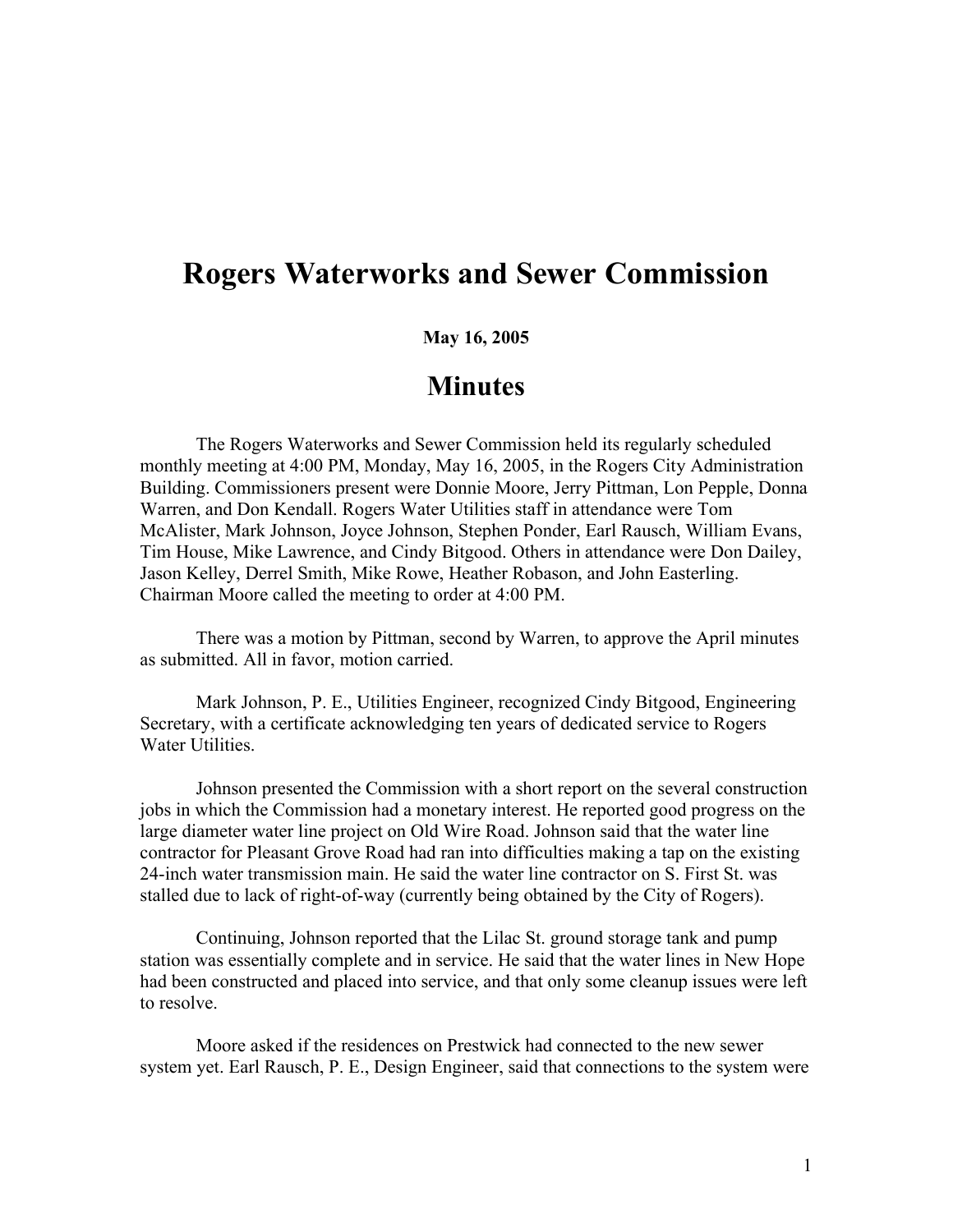waiting cleanup from the general contractor. Rausch said that he had received no calls desiring to connect to the new sewer system on W. New Hope Road.

Continuing, Johnson said that the City's street widening projects were still pending receipt of plans from consulting engineers. What about service to the new junior high on S. First St.? Someone asked. Johnson said that the sewer existed, and that the water main construction had been contracted earlier. In any case, the school would not open until fall of next year, he said.

Moore recognized Stephen Ponder, P. E., Project Facilitation Engineer. Ponder gave a brief report detailing some of the activities of his section. He noted that there had been an increase in the number of predesign meetings, which were beneficial to both the engineers and Rogers Water Utilities. Ponder said he thought the meetings were well received by the design community.

Moore recognized Heather Robason, P. E., Morrison and Shipley Engineering. Robason said she represented the Adams family, who owned some land on Tiffany Circle on Highway 94 East, in Benton County. She said her client desired to extend a main approximately 600 feet to serve approximately four tracts of property. She said that she desired the approval of the Commission before she went to City Council.

Someone asked if the owner was asking for aid to build the main. The answer was, "No". Pepple moved, second by Pittman, to approve the main line extension, contingent upon approval by City Council. All in favor, motion carried.

Moore recognized Joyce Johnson, CPA, Utilities Controller. Johnson presented the Commission with financial sheets for April. She noted the water sales were off from the same period last year, but due to the 12 percent rate increase last January, RWU had still managed to make a "profit". She noted that over \$200,000 had been collected in water/sewer access fees in April.

Johnson then presented the Commission with copies of the draft budget report for FY 2006. She went through the budget for the Commission, pointing out the need for major capital expenditures in the coming fiscal year. She said that she had budgeted two, six million dollar bond issues for early calendar year 2006, one for water and one for sewer. Johnson noted that the manpower contingent had risen by seven full time equivalents. Since RWU had started the process of accounting contributed mainlines from others, in order to better reflect the fiscal condition of the Utilities, depreciation expense had increased dramatically. There were a few questions from the Commission. Johnson encouraged the Commission to look over the draft budgets, and call her with any questions.

McAlister said that he attended a meeting at Beaver Water District with the Mayors of Rogers and Bentonville, to discuss the upcoming hot, dry months, and expected high water demand. He reported that the mayors were in agreement, that both